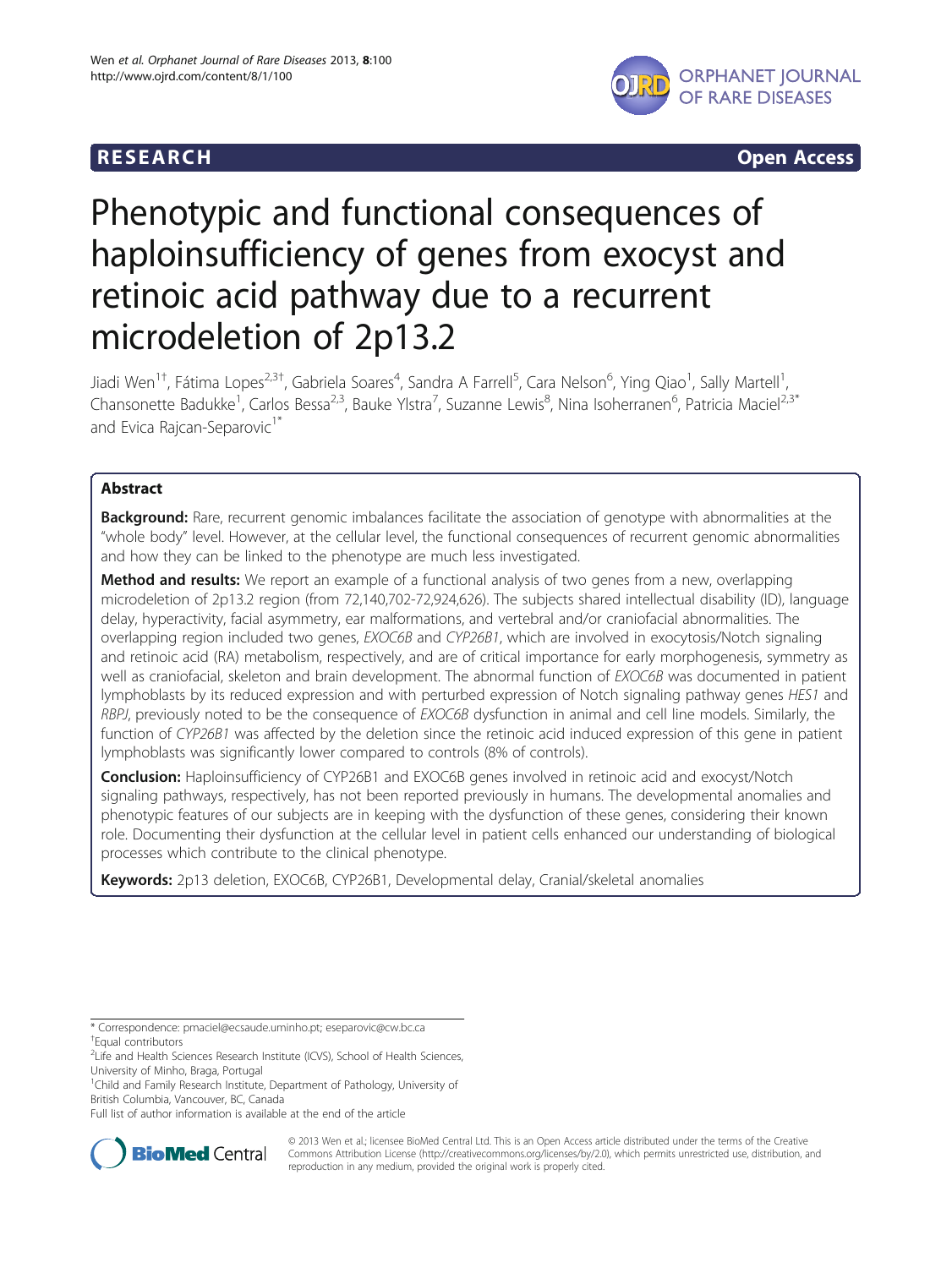# Background

Chromosomal abnormalities involving the 2p13 chromosomal region were detected previously in subjects with developmental delay using traditional chromosome testing [[1,2\]](#page-10-0). Abnormal features present in at least 50% of cases included abnormal head size/shape, nose, ears, chest and vertebral, digital and genital anomalies. The involvement of the CYP26B1 gene was suggested in a subject with a *de novo* inversion involving 2p13 and 2q34, who had a Klippel-Fiel anomaly (vertebral fusion of cervical spine), psychomotor retardation, speech limitation, facial asymmetry, ear abnormalities, and scoliosis [[3,4\]](#page-10-0). Disruption of *EXOC6B* and its fusion with *TNS3* from 7p12 due to a translocation  $t(2;7)(p13;p12)$ , was considered to be a possible cause of the intellectual disability, ADHD and congenital abnormalities (renal malformation, microcephaly, long bone diaphyseal broadening) in a sub-ject reported by Borsani et al. [\[5](#page-10-0)].

CYP26B1 (cytochrome P450, family 26, subfamily B, polypeptide 1) is one of the three CYP26 gene isoforms (CYP26B1, CYP26A1 and CYP26C1) which encode the cytochrome-P450 enzymes that catabolize retinoic acid (RA) [\[6](#page-10-0)]. RA is the principal active metabolite of vitamin A and is an essential component of cell-cell signaling during vertebrate organogenesis [\[7](#page-10-0)]. Too little or too much RA causes the human malformation syndrome associated with vitamin A deficiency (VAD) or RA embryopathy, which includes craniofacial (e.g. ears, eyes, facial asymmetry), central nervous, musculoskeletal, and urogenital abnormalities [[8-12](#page-10-0)]. Homozygous knockout of CYP26B1 in animals has been associated with postnatal mortality, abnormal craniofacial, limb and gonadal development [[13](#page-10-0),[14](#page-10-0)], while a conditional deletion (controlled expression) of CYP26B1 resulted in a less severe phenotype. The difference in the phenotypes was attributed to differing levels of activated retinoid signaling [[15\]](#page-10-0). Although deletions of the whole CYP26B1 gene have not yet been reported in humans, homozygous point mutations of CYP26B1 were reported in two families, resulting in prenatal and early postnatal lethality, skeletal and craniofacial abnormalities, fusion of long bones, calvarial bone hypoplasia and sutural defects, resulting in craniostenosis and brachycephaly [[16](#page-10-0)].  $\text{CP}26\text{B}1$  mutations in both families led to a significantly attenuated ability to metabolize exogenously applied retinoic acid, confirming the impact of dysfunction of this gene on RA metabolism. Previous studies have shown that CYP26B1 is responsible for ATRA (all-trans retinoic acid) clearance in several tissues [\[17](#page-10-0)]. For example in T-cells, CYP26B1 is the only CYP26 enzyme up-regulated by ATRA and its expression regulates retinoic acid dependent signals in T-cells [\[18](#page-10-0)]. In addition, in many human cell lines CYP26B1 mRNA is inducible by retinoic acid treatment while in rodents

cyp26b1 expression correlates with dietary vitamin A intake [[19-22\]](#page-10-0).

EXOC6B (exocyst complex component 6B) encodes a protein homologous to Sec15 in Saccharomyces cervisiae. It belongs to a multiprotein complex (exocyst) required for targeted secretion (exocytosis) which is crucial for cell polarity, growth and communication [[23](#page-10-0)]. In Drosophila, sec15 promotes Notch signaling, through specific vesicle trafficking of delta ligand, and has a role in asymmetric division of sensory precursors and neuronal fate determination [[24\]](#page-10-0). Drosophila neurons with sec15 mutations show loss of synaptic specificity and mislocalization of proteins known to affect synaptic specificity in photoreceptors [[25\]](#page-10-0). Recently, Guichard et al. showed reduced transcription of Notch signaling effectors HES1 and RBPJ in knockdown *Drosophila* sec15 and in a human brain microendothelial cell line with abnormal EXOC6B function [[26](#page-10-0)]. Notch signaling plays a pivotal role in the regulation of many fundamental cellular processes, such as acquisition of specific fates in context-dependent manner, differentiation and lineage decisions during embryonic development, neurogenesis, as well as morphogenesis involving regulation of left-right asymmetry [[27,28\]](#page-10-0). Perturbations of the Notch pathway have been reported in human developmental disorders which demonstrate a variety of symptoms, including ID and/ or skeletal abnormalities (e.g. Allagile syndrome and spondylocostal dysostosis [[29,30](#page-10-0)]).

We report the first description of the clinical and functional consequences of hemizygous deletion of the two genes, CYP26B1 and EXOC6B, located in chromosome region 2p13, and which are respectively, involved in retinoic acid and Notch signaling pathways of critical importance to normal human fetal development.

### Materials and methods

#### Whole genome array CGH analysis

Genomic DNA was extracted from peripheral blood using the PUREGENE DNA Isolation Kits (Gentra, Minneapolis, MN) for Subject 1 and Citogene® DNA isolation kit (Citomed, Portugal) for Subject 2. For Subject 1, Agilent 105 K array (version 4.0, June 2006, Agilent Technologies, CA, USA) analysis was performed as previously described.<sup>25</sup> CNV selection was done by Agilent DNA Analytics (version 3.5.14, Agilent Technologies) using the ADM-2 algorithm (cutoff 6.0), followed by a filter to select regions with three or more adjacent probes and a minimum average  $log2$  ratio  $+ 0.25$  [[31](#page-10-0)]. The deletion of Subject 1 was de novo, as determined by FISH using probe RP11-91 F23.

For Subject 2, the aCGH analysis was performed using a CGH Agilent 180 K custom array design accessible through the gene expression omnibus (GEO) accession number GPL15397. Previously published protocol was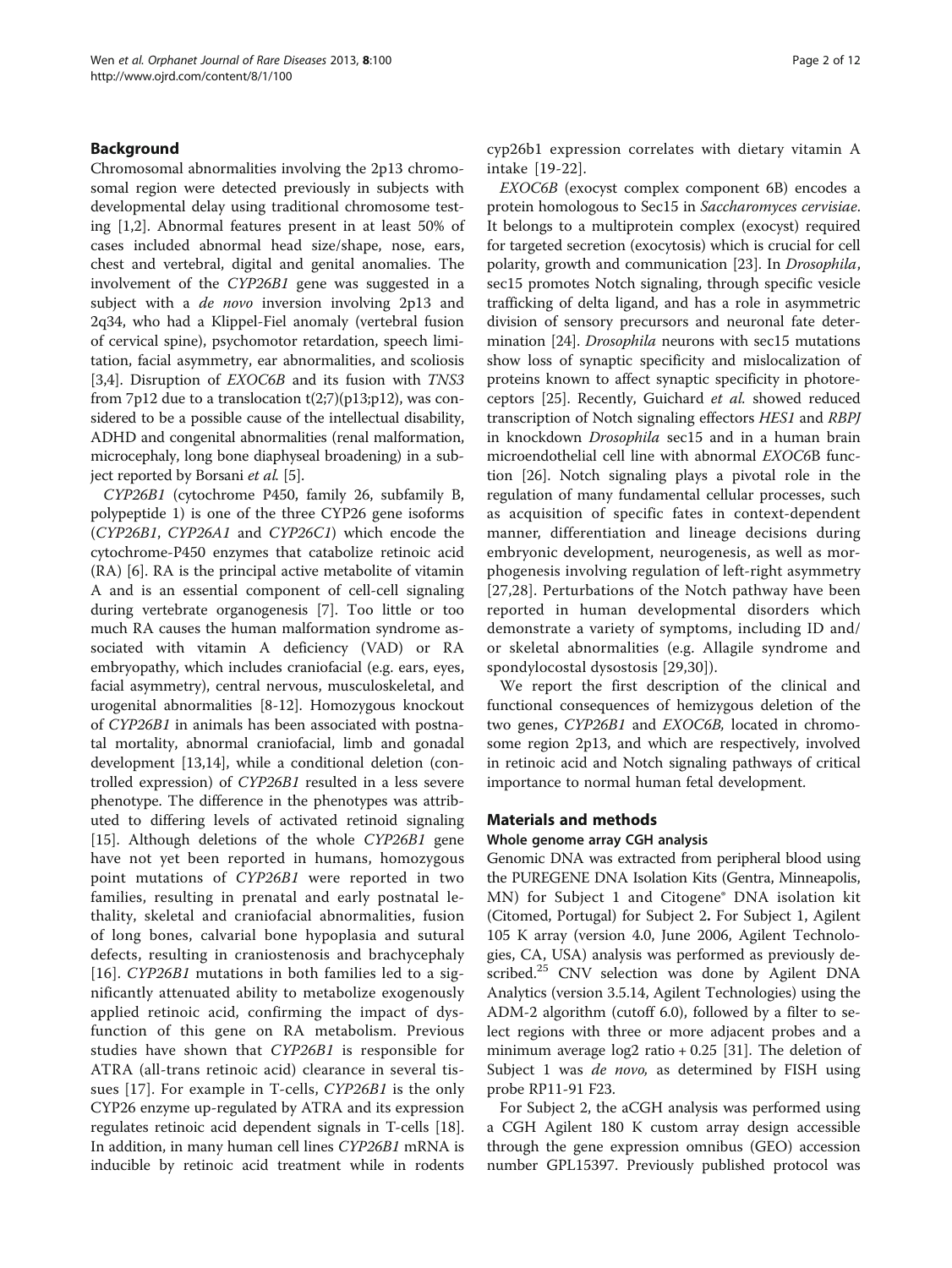used [\[32](#page-10-0)]. Image analysis was performed using the across-array methodology described previously [\[33](#page-10-0)]. CGH data was analyzed using Nexus Copy Number 5.0 software with FASST Segmentation algorithm. The deletion was determined to be de novo using the same array for both parents.

For both cases, the array design, database consultation and comparative analysis was performed using genome build 36.1/HG18.

### Functional studies

Immortalized EBV transformed lymphoblastoid cell lines (LCL) from Subject 1 were cultured in RPMI media containing 10% FBS, 50 units/mL penicillin, 50 μg/mL streptomycin. Cells were maintained in a humidified 37°C incubator with 5%  $CO<sub>2</sub>$ . Control cells were obtained from healthy subjects, the majority of which aged 28–50 years.

### RNA expression

Total RNA was extracted using an RNeasy Plus Mini kit (Qiagen) from Subject 1-derived LCLs and whole blood collected in Tempus tubes. Aliquots  $(\sim 500 \text{ ng})$  of the total RNA extracts prepared from were subsequently reverse-transcribed into cDNA using GeneAmp Gold RNA PCR Core Kit (Applied Biosystems).

The expression of EXOC6B and CYP26B1 was first assessed in RNA extracted from control whole blood and control LCLs by real-time qPCR using the ABI PRISM 7300 Sequence Detection System (Perkin-Elmer Applied Biosystems). The specific nucleotide sequences for primers of EXOC6B and CYP26B1 were as follows: EXOC6B Forward 5'-GAC CTC ATT GCC TTT CTT CGT A-3', Reverse 5'-CAA GCT GAC ATA CAC GCT GT-3'(mapped to exons 18–19); CYP26B1 primer set 1; Forward 5'-ACA CAG GGC AAG GAC TAC T-3', Reverse: 5'-GCA TAG GCC GCA AAG ATC A-3'(mapped to exon 4–5); CYP26B1 primer set 2: Forward: 5'-CTA CCT GGA CTG CGT CAT CA-3', Reverse: 5'-CCC GGA TGC TAT ACA TGA CA-3' (mapped to exon 5–6). EXOC6B had a detectable transcript, while no transcript was detected with CYP26B1 primers for exons 4–5 and exons 5–6 in control whole blood, nor transformed lymphoblasts.

Real-time qPCR was performed for EXOC6B and its downstream genes *HES1* and *RBPJ* using SYBR<sup>®</sup> Green PCR Master Mix (Applied Biological Materials Inc). Primer sequences were as follows: HES1 Forward: 5'-GAG CAC AGA AAG TCA TCA AAG C-3' (mapped to exons 1–3), Reverse: 5'-TTC CAG AAT GTC CGC CTT C-3'; RBPJ Forward: 5'-GGG ATA GGA AAT AGT GAC CAA GA-3', reverse: 5'-GTG CTT TCG CTT GTC TGA GT-3' (mapped to exons 7–8).

Quantification of expression level of EXOC6B, HES1 and RBPJ was performed in comparison to actin. All PCR reactions were performed in triplicate, with the mean of  $2^{-\Delta\Delta Ct}$  values [\[34](#page-10-0)] being used to determine mRNA levels for Subject 1 in comparison to the mean expression level for three controls. Significance was calculated using the Student's t test (VassarState Statistical Computation website). Values were considered statistically significant with a p-value of <0.05.

#### Protein expression

LCLs were washed three times in PBS and incubated in 1 mL RIPA buffer (Thermo Scientific, USA), supplemented with Halt Phosphatase Inhibitor Cocktail (Thermo Scientific, USA) for 15 minutes on ice. Cell lysates were centrifuged at 10,000  $\times$  g for 15 minutes at 4°C, and the supernatants were used for Western blotting. Cell lysate protein concentrations were determined using a DC™ Protein Assay (BioRad laboratories, USA). Western blots containing cell-lysate aliquots  $(\sim 30 \text{ µg})$  were prepared and immunoblotted using a polyclonal antibody directed against human RBPJ or a monoclonal antibody against human HES1 (Abcam, Cambrige, MA, USA). Three antibodies against human EXOC6B were tested in this study (Sec15B(C-14) (goat polycolonal antibody):sc-34375, Santa Cruz Biotechnology,Inc. Anti-EXOC6B antibody (rabbit polycolonal antibody): ab116383, Abcam Inc. Anti-EXOC6B antibody (mouse polycolonal antibody): H00023233-B01P, Novus Biologicals) but did not provide a clear or visible band at the expected size, amenable to interpretation. To standardize the amounts of protein loaded into each lane, the blots were reprobed with a monoclonal antibody directed against human β-actin (NovusBiologicals, Littleton, USA). The ECL Western Blotting system was used to detect the amount of each antibody bound to antigen and the resultant photographic films were analyzed by UV densitometry (GE Healthcare Life Sciences, Pittsburgh, USA). The absorbance values obtained for HES1 and RBPJ were then normalized relative to the corresponding β-actin absorbance value. The average of HES1 or RBPJ protein expression was obtained from three independent replicates from the Subject and the control samples. P values for two tailed Student test were considered statistically significant if <0.05.

#### CYP26B1 expression upon ATRA induction

Cells from seven control subjects (aged 2–42 years) and Subject 1 were plated in 6-well plates at a density of 400,000 cells/mL in 3 mL and treated in triplicate with 1 μM all-trans retinoic acid (ATRA) or an equal volume of vehicle (ethanol) in triplicate and incubated in the dark for 72 hours. Following treatment, cells were pelleted and resuspended in 1 mL Tri-Reagent Solution (Life Technologies, Grand Island, NY) followed by repeated pipetting to lyse the cells. RNA was then isolated according to manufacturers instructions and RNA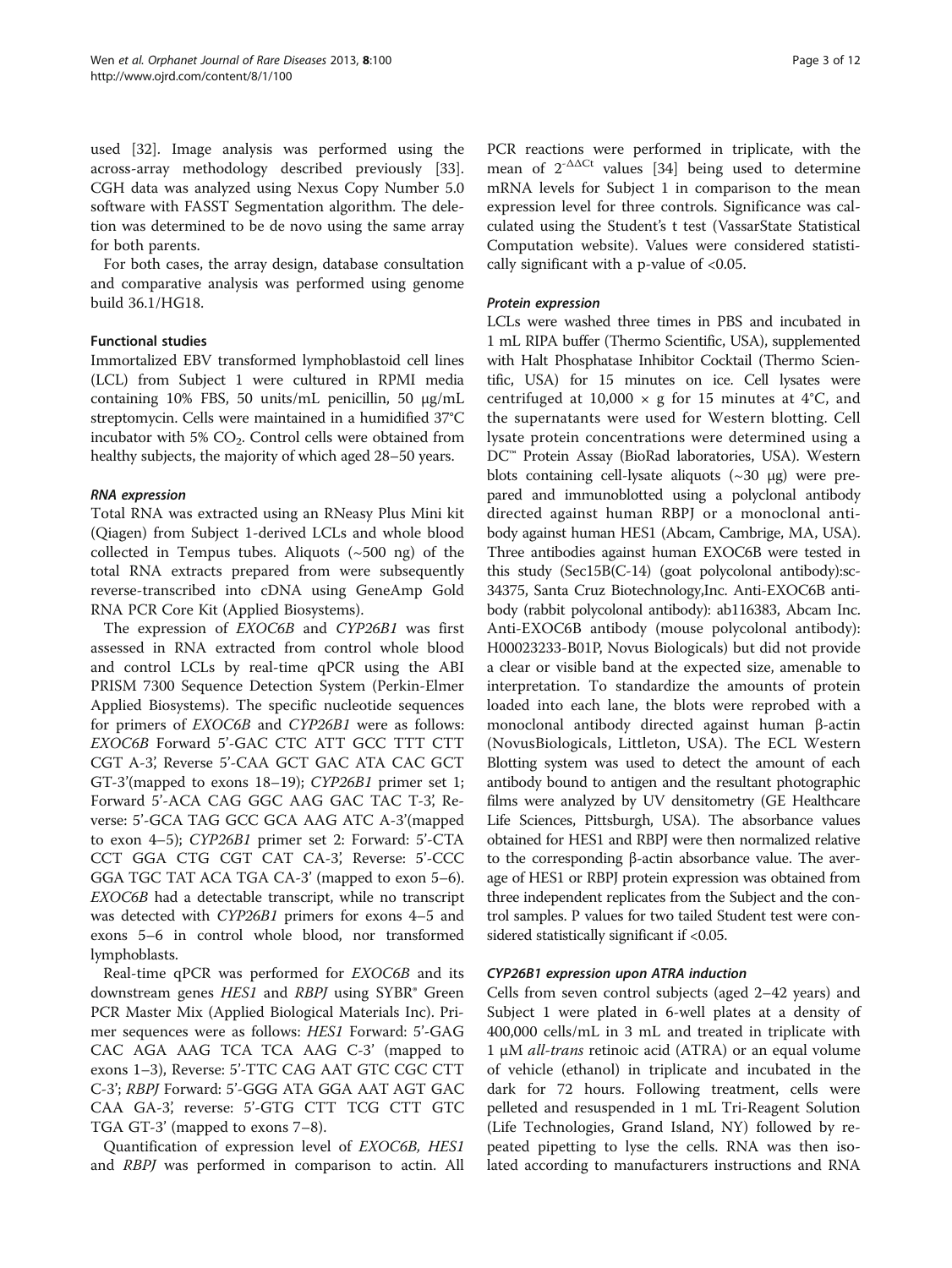<span id="page-3-0"></span>quantity and quality were determined using a NanoDrop 2000c spectrophotometer (Thermo Scientific, Waltham, MA) by measuring the absorbance at 260 nm and 280 nm. Complimentary DNA (cDNA) was generated from 1 μg total RNA by reverse transcription using the TaqMan reverse transcription reagents kit (Life Technologies, Grand Island, NY), as previously described [[17,35\]](#page-10-0). TaqMan Gene Expression Master Mix, PCR primers, and fluorescent probes were obtained from Applied Biosystems (Life Technologies, Grand Island, NY). Probes were labelled with the 5' reporter dye FAM (CYP26A1 and CYP26B1) or VIC (GAPDH). Primer probe pairs used were: CYP26A1 (Hs00219866\_m1), CYP26B1 (Hs00175627\_m1), and the endogenous control GAPDH (RefSeq: NM\_002046.3). Quantitative realtime PCR was conducted on a StepOnePlus Real-Time PCR instrument (Applied Biosystems, Foster City, CA) as previously described [[17,35](#page-10-0)]. The fold-increase in CYP26A1 and CYP26B1 mRNA was calculated using the  $\Delta \Delta C_t$  method (fold difference =  $2^{-\Delta \Delta C_t}$ ) by comparing the ATRA-treated cells to the vehicle treated controls. Differences between controls and patient were tested by t-test using GraphPad Prism 5.0. Values were

considered statistically significant with a p-value <0.05. Grubb's test was used to determine if any of the subjects met the criteria of an outlier.

The use of tissues was approved by the Committee for Ethical Review of Research involving Human Subjects, University of British Columbia. Written informed consent was obtained from the patients' parents for the publication of this report and any accompanying images.

# **Results**

### Clinical description Subject 1

This male was seen by a geneticist as a neonate because of dysmorphic features, including an asymmetric crying face with a right facial nerve paralysis, a dysplastic right ear, brachycephaly (Figures 1 and [2](#page-4-0)) and mild contractures of the knees and elbows (which disappeared by five months). The pregnancy was complicated by maternal nausea and vomiting, with only a five pound maternal weight gain. Birth weight was on the 10th centile. A 2 mm secundum atrial septal defect closed in early infancy. His parents are not consanguineous. A paternal great-uncle has intellectual disability while another paternal great-uncle's adult son has



Figure 1 Clinical presentation of Subject 1 and Subject 2. A. Subject 1 at age 2, 7, and 13 (a-c), demonstrating the facial appearance, with asymmetry, right facial nerve palsy, dysplastic and prominent ears. By age 13, the right ear was surgically corrected. B. Subject 2 demonstrating a) asymmetry of the jaw, b) left ear with thick helix, c) right ear (post surgery): small, dysplastic, cup-shaped, anteverted, and hypoplastic lobule, d) hands with slightly tapering fingers and e) normal body proportions except short neck.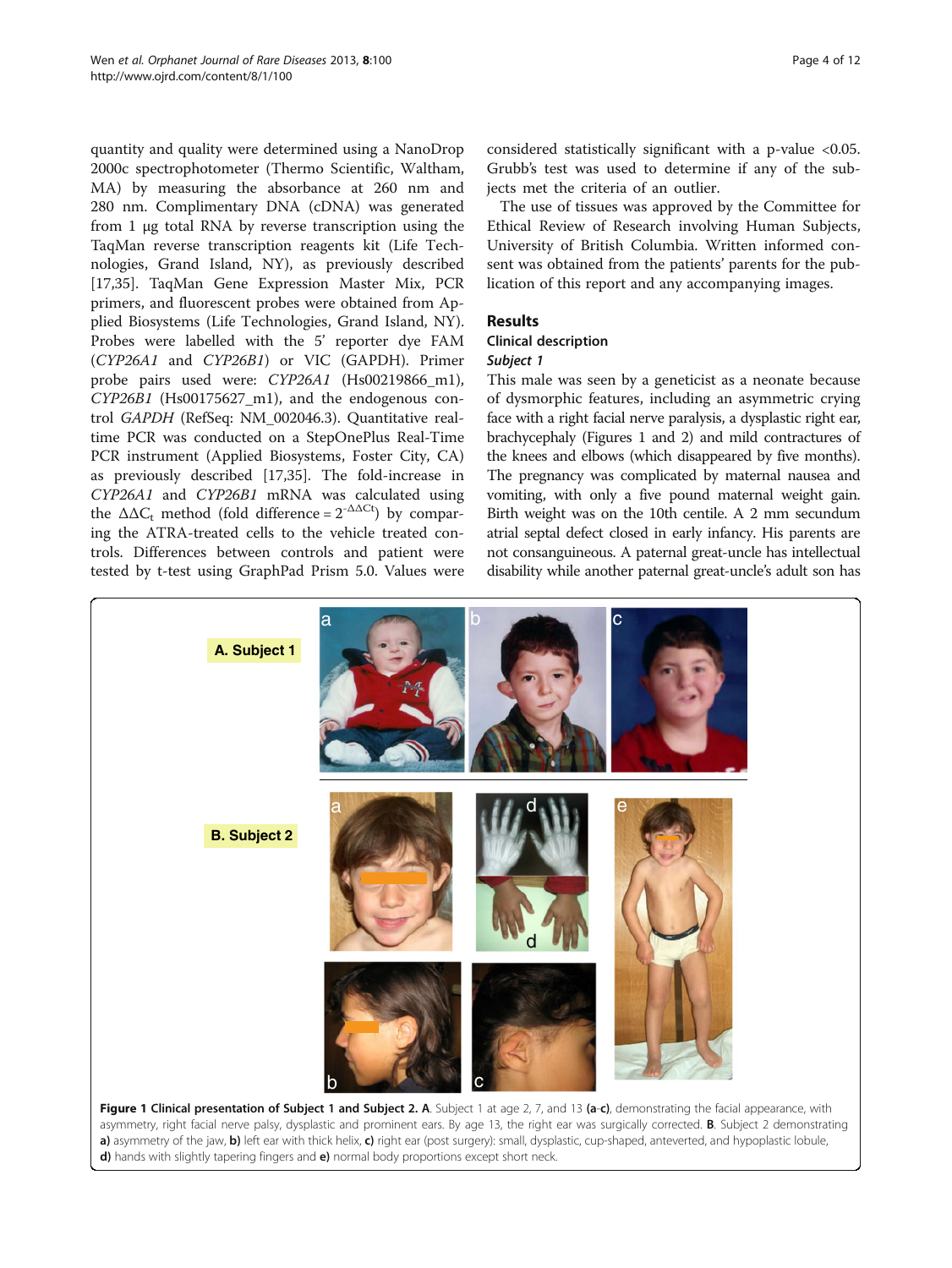<span id="page-4-0"></span>

"autistic like features" at age 40. The remainder of the family history is unremarkable.

As an infant, he had difficulty transitioning to solid foods, with gagging and vomiting. He walked at 13 months. At 22 months, he had only a few words. By three years, he was not using any words regularly although he would use a word for a few days and then stop. With most activities, he was not able to stay on track, being quite hyperactive and distractible. His clinical diagnosis of autism was confirmed by an assessment using ADOS at age 2 ½ years. At 13 years of age, his academic functioning was somewhat variable, with mathematics being comparable to the skill level of a ten year old, while the level for other subjects was comparable to an eight year old.

At 22 months, height was above the 50th centile, weight was below the 10th centile, and OFC was on the 3rd centile. He had brachycephaly, which had been seen in infancy. The metopic suture, which was open at 7 months, was closed at 22 months. The left ear was low set, while the right was dysplastic, prominent, with a thin helix and an abnormal crural fold. His face appeared to be asymmetric, due to the right facial nerve palsy. Eye examination was normal except for right eyelid paralysis, secondary to the right facial nerve palsy. The remainder of the physical examination was unremarkable.

Chromosome testing was normal, including FISH at 22q11.2. A CT scan of the brain was normal. Skull radiographs at age 7 months showed a shortened anteriorposterior diameter relative to width. There was slight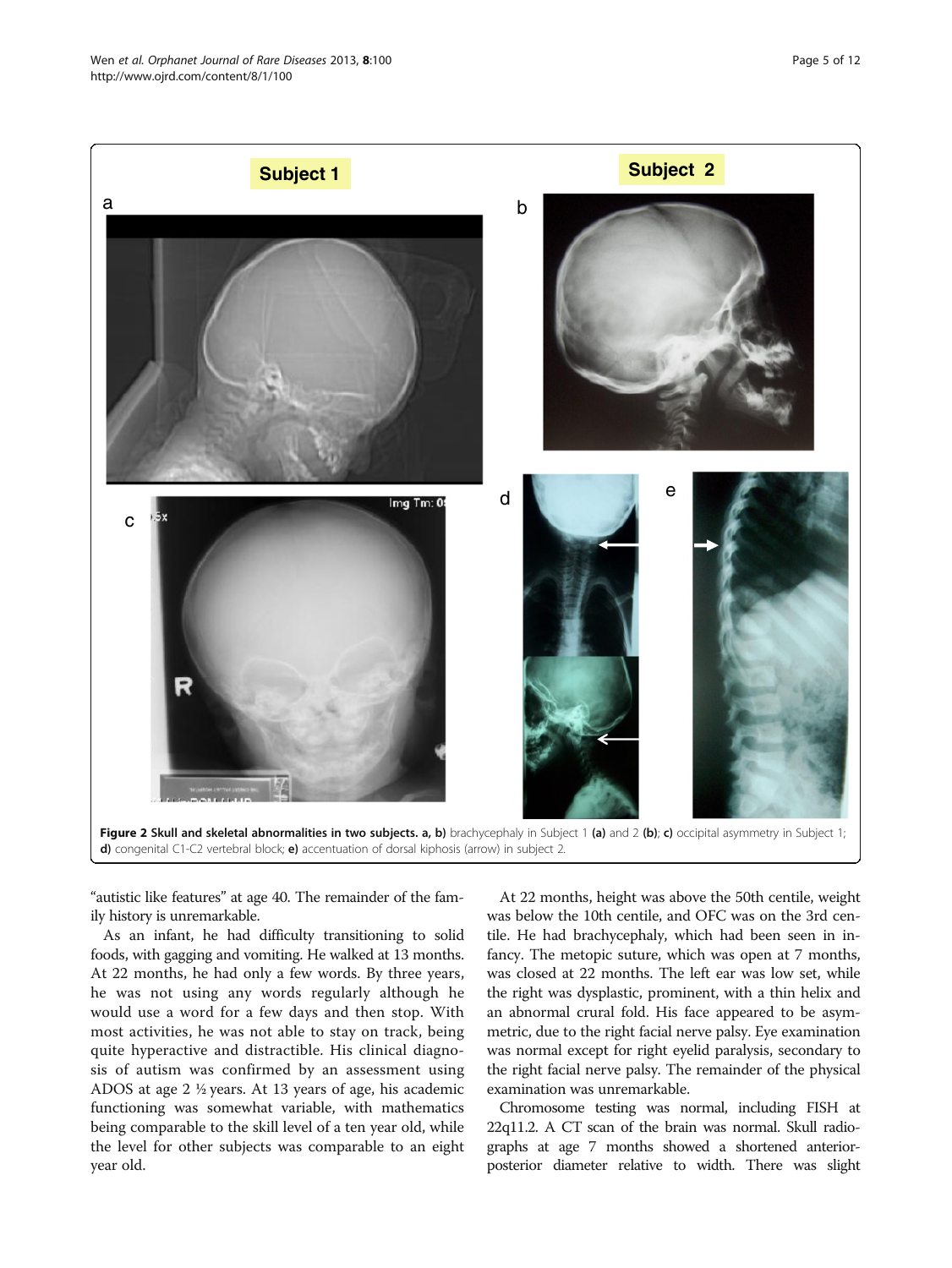asymmetry of the appearance of the orbits, with the left side a little larger and slightly more prominent superiorlaterally (Figure [2\)](#page-4-0). No obvious sutural stenosis was evident. At age 14, a C-spine radiograph was normal.

#### Subject 2

The Subject is a 9 year old boy referred for a genetics consultation because of delayed milestones and dysmorphic faces. His parents are non-consanguineous and he has one healthy sister. His maternal uncle died at the age of 3 months, of unexplained sudden death. No other family history of developmental problems or congenital anomalies was reported. At the age of 3 years, he had two episodes that raised the suspicion of absence seizures, but the EEG was normal. Delayed development was noted, especially in language. He spoke few words with no sentences. Mild motor delay also was described, with unaided walking starting at 16 months.

At four years, his growth parameters were normal (weight: 75th percentile; height: 50-75th percentile and OFC: 50-75th percentile). At five years he had a global developmental quotient of 53.4 on the Griffiths Mental Developmental Scale evaluation. His I.Q. at the age of 7 years based on the Wechsler Intelligence Scale was 73 (borderline mental retardation), with a verbal scale of 66 and performance scale of 89. The proband was dysmorphic with a triangular face, brachycephaly, hypertelorism, upslanting palpebral fissures, thin lips, hypertrophic gums, a pointed chin and short neck (Figure [1](#page-3-0)). He had abnormal ears (asymmetric, dysplastic and low-set). The right ear was small, cup-shaped, anteverted and the lobule was hypoplastic. The left ear was bigger than the right, with a thick helix. Asymmetry of the jaw was noted, with the left side longer than the right side. His fingers were slightly tapering. Radiographs revealed congenital C1-C2 vertebral fusion, with accentuation of dorsal kyphosis (Figure [2](#page-4-0)).

Subject 2 displayed stereotypies, aggressive behavior, hyperactivity (including jumping if agitated) and attention deficit. Brain MRI, echocardiogram, abdominal ultrasound, ophthalmology and ENT examinations were normal. Radiographs of upper and lower limbs, pelvis and rib cage did not reveal abnormalities. Chromosome, FISH for the 22q 11.2 region, molecular testing for Fragile X and metabolic studies (plasma aminoacids, urine organic acids, CDT, creatine and guanidinoacetic acid in urine, 7-dehidrocholesterol, lactate, pyruvate and ammonia) were normal.

The clinical description of the two subjects is summarized in Additional file [1](#page-9-0): Table S1.

# Array CGH

For Subject 1, aCGH revealed a 0.78 Mb de novo deletion at chromosome region 2p13.2-13.3 (72,140,702- 72,924,626), containing 2 genes. Subject 2 had a 4 Mb de novo deletion detected at chromosome region 2p13.1 p13.3 (chr2:70,748,414-74,840,026), containing 62 genes (Figure [3A](#page-6-0) and [3](#page-6-0)B). The region of overlap between both cases is 0.78 Mb, located between the 72,140,702- 72,924,626 genomic positions and encompasses the CYP26B1 and EXOC6B genes.

# Functional studies of EXOC6B and notch effector genes HES1 and RBPJ in subject 1

Significant reduction of RNA expression for all three genes (EXOC6B, RBPJ and HES1) was detected in lymphoblasts from Subject 1 in comparison to three controls (Figure [4A](#page-7-0)). Protein expression for both HES1 and RBPJ was also significantly reduced in his lymphoblasts (Figure [4](#page-7-0)B and [4C](#page-7-0)), however, EXOC6B protein level could not be assessed due to a number of non-specific bands or a single band of an unexpected size in controls obtained with three commercial EXOC6 antibodies.

We noted that in control lymphoblasts, the baseline level of HES1 and RBPJ expression was significantly higher than EXOC6, possibly due to the fact that EBV viral protein EBNA2 induces RBPJ expression [\[36](#page-10-0)] (Figure [4](#page-7-0)A). To eliminate the effect of EBV transformation on RBPJ and HES expression, whole blood was used from Subject 1 and the controls. Similarly to the lymphoblasts, RNA expression of EXOC6 and RBPJ was significantly reduced in the Subject's whole blood in comparison to a control. However, HES1 expression was significantly higher in whole blood of Subject 1 than in the control bloods (Figure [5](#page-8-0)). Protein from whole blood was not available for assessment of RBPJ and HES1 expression levels.

# ATRA induction of CYP26B1 expression

EBV transformed lymphoblasts from seven controls and Subject 1 were treated with 1 μM ATRA for 3 days. To obtain a quantitative comparison of the ATRA induction of CYP26B1 in Subject 1 LCLs versus LCLs from controls, the fold difference in CYP26B1 mRNA induction with ATRA treatment was calculated for Subject 1 and controls in comparison to the vehicle treated cells. ATRA induction of CYP26B1 mRNA in LCLs from one control subject (56.7  $\pm$  3.7 fold) was determined to be an outlier by Grubb's test from the other controls and was excluded from further analysis. The CYP26B1 mRNA fold-induction from the six remaining control cells was averaged to show the range in induction in control LCLs (Figure [6A](#page-8-0)). CYP26B1 mRNA induction with ATRA treatment was significantly less in Subject 1 compared to averaged control cells (1.9  $\pm$  1.5 fold in subject and 12.9  $\pm$ 7.3 fold in controls,) (Figure [6A](#page-8-0)).

The relatively minimal expression of CYP26B1 in ATRA-treated cells from Subject 1 raised the possibility of compensatory expression of CYP26A1 to regulate retinoic acid levels. ATRA-treatment resulted in minimal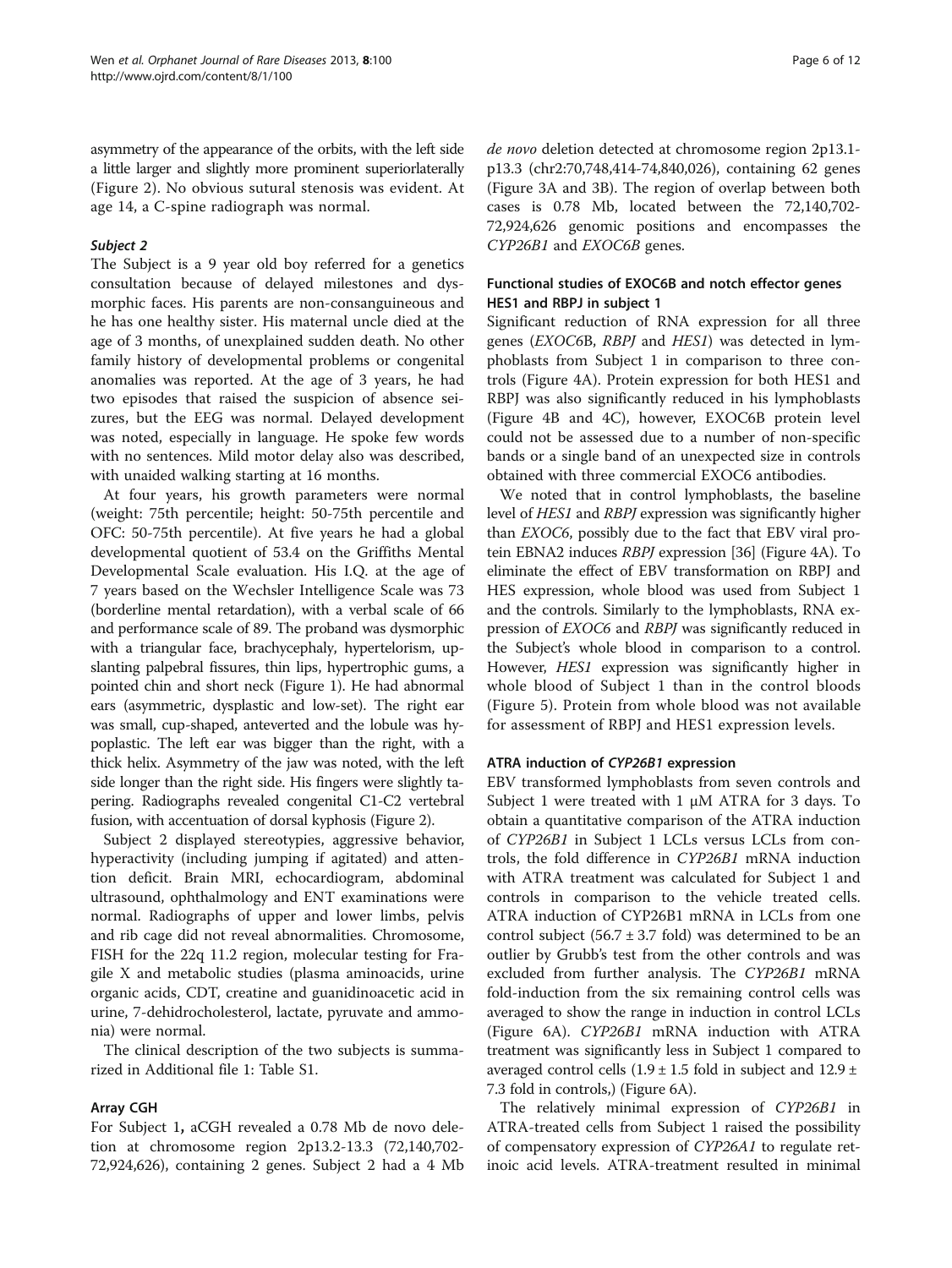<span id="page-6-0"></span>



induction of CYP26A1 mRNA in all LCLs which is in agreement with the lack of CYP26A1 induction and overall low to undetectable expression in blood [\[18](#page-10-0)]. CYP26A1 induction was not significantly different in control LCLs  $(3.4 \pm 3.4 \text{ fold})$  compared to Subject 1 LCLs  $(0.9 \pm 0.9 \text{ fold})$  as shown in Figure [6B](#page-8-0). Thus, CYP26A1 was not induced to a greater extent in response to ATRA treatment in cells with a deletion of CYP26B1. To exclude the possibility that CYP26A1 expression was higher in Subject 1 cells compared to control cells prior to ATRA treatment, we compared the ΔCt values of the vehicle-treated cells and found no differences ( $P > 0.05$ ). Hence, it does not appear that *CYP26A1* mRNA expression is upregulated to compensate for reduced CYP26B1 expression in Subject 1 LCLs. While upregulation of Cyp26a1 has been observed in Cyp26b1<sup>- $/−$ </sup>

mice at specific developmental stages and tissues during mouse organogenesis, overall, the expression patterns and function of Cyp26a1 and Cyp26b1 are considered nonoverlapping during mouse development [\[37-39\]](#page-10-0).

# **Discussion**

We report a 2p13.1-p13.3 microdeletion observed in two subjects with clinical effects on the cognitive function (ID and language delay), behaviour (hyperactivity), and development of the craniofacies (facial asymmetry, unusually shaped and asymmetric ears and brachycephaly). Skull and vertebral bone abnormalities included slight asymmetry of the appearance of the orbits and delayed closure of the metopic suture in Subject 1 and congenital C1-C2 vertebral fusion, and accentuation of dorsal kyphosis in Subject 2. Previous cases with cytogenetic deletions/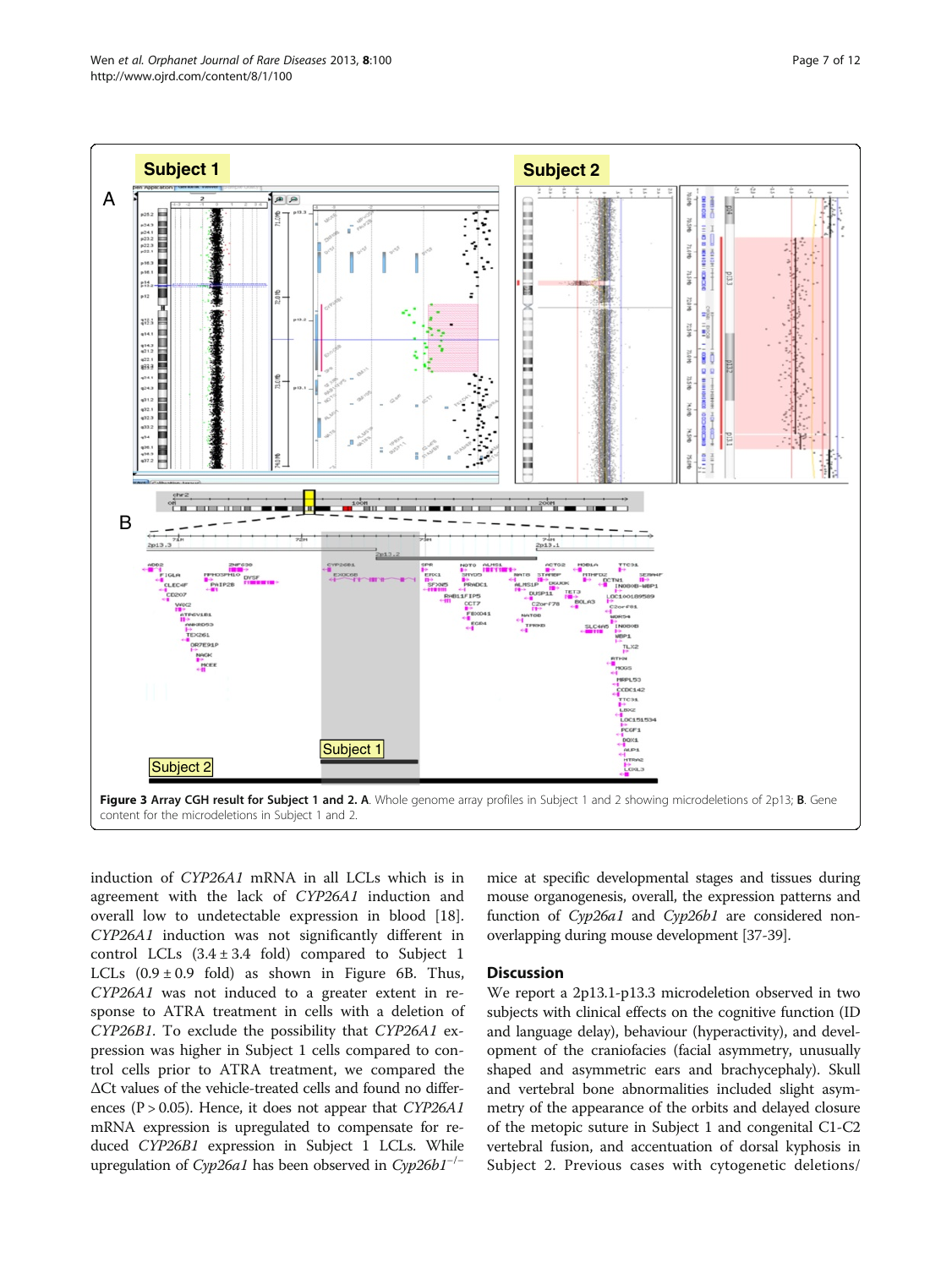disruptions of this region all had developmental delay and the majority had head/facial anomalies, ear and skeletal abnormalities [[1,2\]](#page-10-0).

The overlapping deleted region of our two cases encompasses two genes, EXOC6B and CYP26B1, both of which showed altered function in whole blood and/or LCLs from Subject 1. The reduced expression of *EXOC6B* in LCLs and whole blood could be the cause of the observed perturbed Notch signaling (i.e. HES1 and RBPJ expression change), considering the similar effect of EXOC6B knockout on Notch signaling in *Drosophila*.<sup>20</sup> The reduction of RNA expression of EXOC6B and RBPJ was concordant between LCLs and whole blood, and the expression of the RBPJ protein also was reduced in Subject 1 lymphoblasts. However, HES1 had reduced RNA and protein expression in LCLs and increased RNA expression in whole blood.

The discrepancy in the pattern of abnormal expression of HES1 in different cell types could be due to the difference in the Notch signaling pathway in lymphoblasts which contain dedifferentiated B cells vs. whole blood which contains multiple differentiated cell lineages. Cell-specific over or underexpression of *Hes1* has been reported in different regions of the brain in *Rbpj* knockout mice [[40\]](#page-11-0).

EXOC6B germline mutations or deletions have yet not been reported in humans. A homozygous mutation in EXOC6B's paralogue EXOC6A has been reported in mice with hemoglobin-deficit (hbd) due to defective iron transport in the endocytosis cycle [\[41](#page-11-0)] while haploinsufficiency of EXOC6A due to a 0.3 Mb microdeletion at 10q23.33, was reported in a family with nonsyndromic bi- and unilateral optic nerve aplasia [[42](#page-11-0)]. Interestingly, this microdeletion also included two CYP genes, CYP26A1

<span id="page-7-0"></span>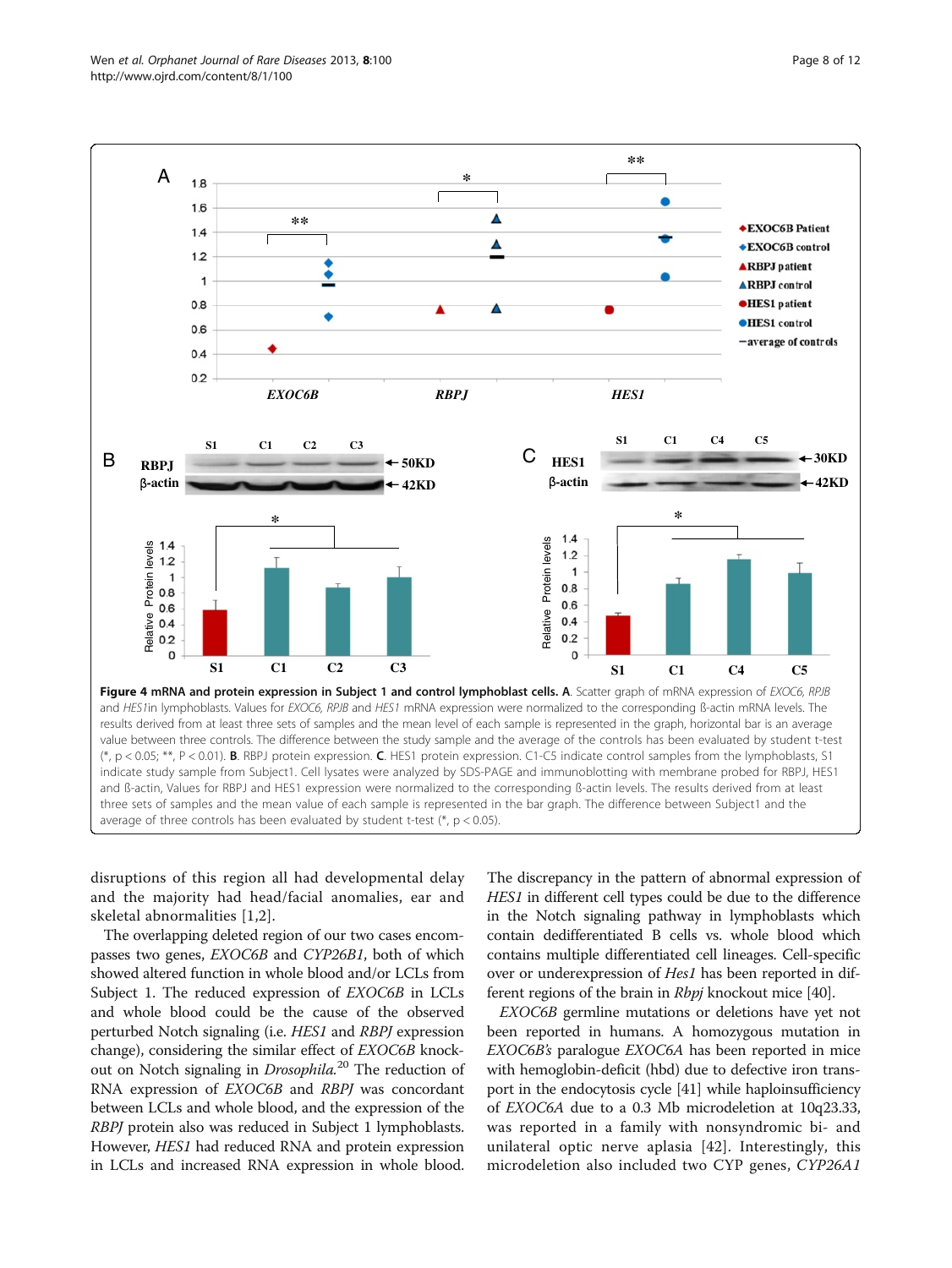<span id="page-8-0"></span>

and CYP26C1. In contrast to very little information on genetic defects of EXOC6B and their role in disease, genetic abnormalities of HES1 and RBPJ have been associated with a number of developmental defects in vertebrates. Homozygous Hes1 and Rbpj knockout mice showed severe developmental defects and lethal-ity [\[43,44\]](#page-11-0), while *Rbpj* heterozygous knockout mice demonstrated learning deficits [\[29](#page-10-0)]. In humans, increased expression of HES1 was reported in Down syndrome [[45\]](#page-11-0) and recent exome sequencing studies revealed heterozygous mutations in RBPJ and reduced expression of HES1 in two families with Adams-Oliver syndrome, associated with congenital cutis aplasia, terminal limb abnormalities (asymmetric shortening of

the hands and feet in one of the families) and a range of cognitive functioning (from intellectual disability to normal) [[46\]](#page-11-0).

The deletion of CYP26B1 gene in both our Subjects is also likely to contribute to their abnormal phenotype, based on abnormal RA metabolism in Subject 1, as evidenced by significantly attenuated induction of CYP26B1 expression with ATRA in comparison to controls. To the best of our knowledge, there are no reports on the effect of CYP26B1 gene haploinsufficiency in humans. Previously, in two other families, two different homozygous mutations of CYP26B1 have been reported, resulting in lethality, skeletal and craniofacial abnormalities, including fusion of long bones, calvarial bone hypopasia and craniosynostosis [\[16](#page-10-0)]. In one

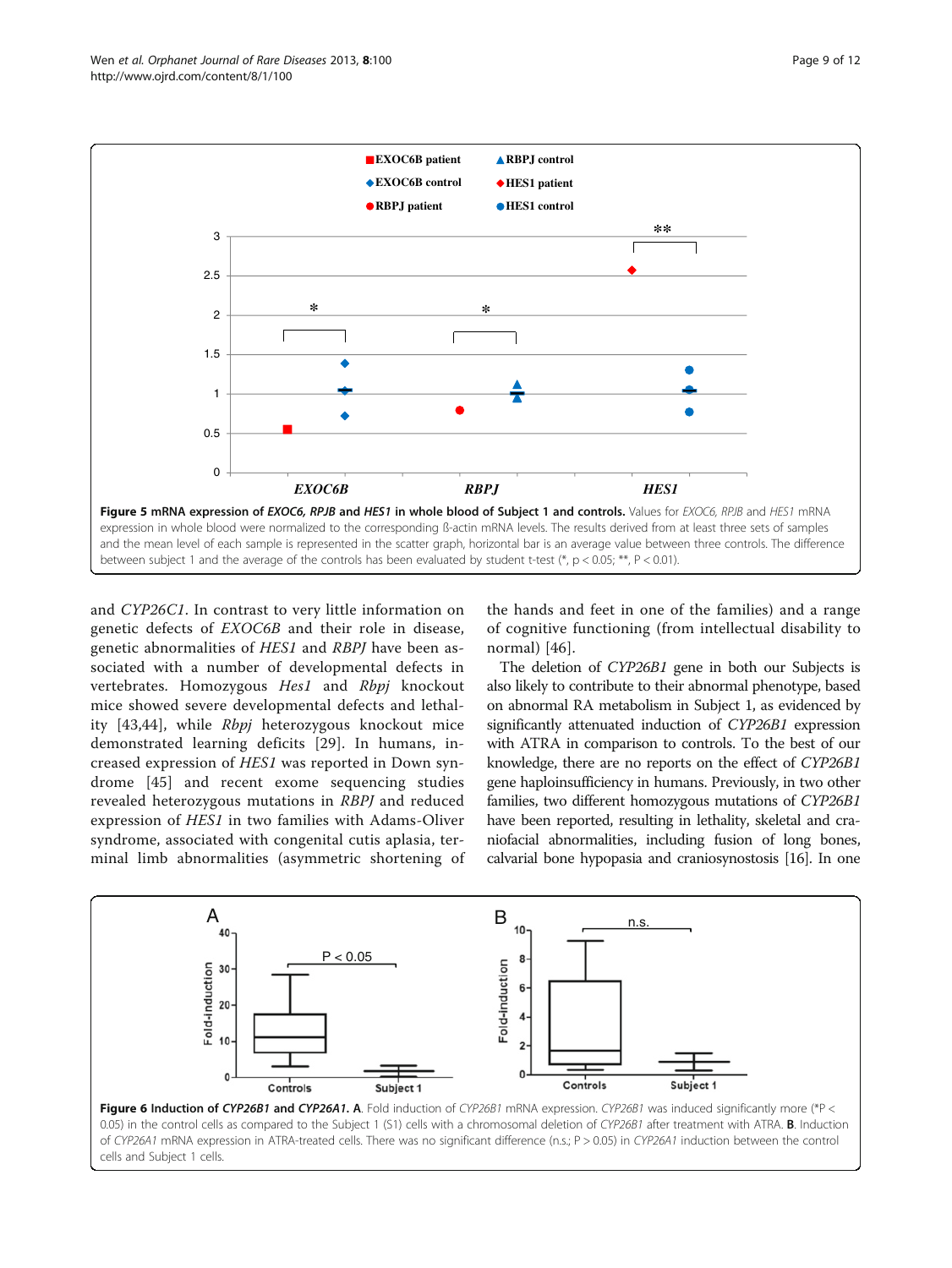<span id="page-9-0"></span>of the families with the hypomorphic mutation, brachycephaly and wide sagittal sutures were noted. The two mutationbearing constructs had attenuated ability to metabolize ATRA (36% and 86%) [\[16](#page-10-0)]. In our Subjects, the decreased RA catabolism and increased sensitivity to RA, as a consequence of CYP26B1 deletion could explain features similar to those noted by Laue et al. [\[16](#page-10-0)] (e.g. brachycephaly for both subjects, and for Subject 1, the delayed closure of the metopic suture) and in general compromise the craniofacial, skeletal development and neuronal functioning. With regard to the later phenotype, it is of interest that Subject 1 had an asymmetric crying face as a consequence of a right facial nerve palsy which previously was associated with RA exposure or early embryonic insult [\[11](#page-10-0)[,47](#page-11-0)]. The phenotype of the subjects is in agreement with developmental effects of CYP26B1 deletion in experimental animals [\[37](#page-10-0)]. CYP26B1 null mice have craniofacial abnormalities, exhibit abnormal ear development and other bone and cartilage deformities [[13\]](#page-10-0). Interestingly, the truncated limbs observed in CYP26B1−/<sup>−</sup> mice were absent in the patients. Similarly, in the zebrafish CYP26B1 deletion has been shown to result in overall defective craniofacial cartilage development with smaller head, severely decreased number of vagal branchiomotor neurons and defective or absent jaw cartilage [[48\]](#page-11-0).

It is intriguing to note the lethal phenotype in two subjects reported by Laue et al. [\[16](#page-10-0)] due to homozygous mutations of CYP26B1 in comparison to the survival and developmental abnormalities in our subjects with hemizygous CYP26B1 deletion. The presence of one normal copy of the gene in each of our subjects and the efficiencies of the other two remaining RA catabolizing CYP26 genes (CYP26A1 and CYP26C1), possible compensatory changes in other proteins known to regulate retinoic acid, such as RALDH [\[8,](#page-10-0)[49,50\]](#page-11-0) and environmental influences, such as diet and pharmacological treatment, [[6,](#page-10-0)[51\]](#page-11-0) all could have an effect on the phenotypes. Phenotypic variability also was noted for carriers of CYP26A1, CYP26C1 and EXOC6A deletions within one family [\[42](#page-11-0)], ranging from normal vision, to uni- and bilateral optic nerve hypoplasia and variable levels of cognitive functioning (normal to impaired).

The combined effect of deletion of both EXOC6B and CYP26B1 on Notch and RA signaling, and consequently the phenotype, also should be considered in our subjects. Interaction of RA and Notch signaling in determination of left/right asymmetry and segmentation has been reported by Echeverri and Oates [[52\]](#page-11-0) who noted the requirement of *Rbpj* function for expression of RA catabolizing enzyme Cyp26a1 which in turn, is needed for left/right symmetric cyclic gene expression. Vermot et al. [[53](#page-11-0)] demonstrated that reduced levels of RA were associated with abnormal Hes1 expression and asym-metry in mouse embryos, while Castella et al. [[54](#page-11-0)]

showed that addition of RA raises the level of HES1 protein expression in in vitro cell culture.

Subject 2 had additional phenotypic features not noted in Subject 1, which might be explained by the larger size of the 2p13.1-13.3 deletion, interaction of its integral genes and genetic background. For example, seizure-like episodes were not noted in Subject 1, but were present in Subject 2 and a Decipher subject, # 257412, with developmental delay, whose deletion of 2p12-13.3 was 6.8 Mb (70,889,254-77,746,500), and his features included coarse faces, a flat malar region, myopathic hypotonia and prominent ears. The cervical fusion and spine abnormality are unique for Subject 2 and are of interest, considering the report of a subject with Klippel-Fiel anomaly, who had a balanced inversion involving chromosome 2p13 and congenital fusion of the cervical spine, impairment of hearing, psychomotor retardation, speech limitation, short stature, spinal asymmetry and scoliosis [[3](#page-10-0)]. The genes disrupted/deleted by this chromosome rearrangement are unknown, however, it was speculated that CYP26B1 was involved based on the similar vertebral phenotype observed in zebrafish with Cyp26b1 mutations [\[4\]](#page-10-0).

Our report is unique as it provides a new insight into the phenotypic and functional consequences of hemizygous deletion of two genes implicated in Notch and Retinoic acid signaling. It also supports the previous cell line and animal model based observation of exocyst role in Notch signaling. Further studies of exocyst complex function in patient cells would be of interest for understanding of its role in human disease.

# Additional file

[Additional file 1: Table S1.](http://www.biomedcentral.com/content/supplementary/1750-1172-8-100-S1.xlsx) Clinical features of Subject 1 and 2.

#### Competing interests

The authors have no competing interests to declare.

#### Authors' contribution

JW, ERS, CN, NI, FL and PM: Conception, design, analysis and interpretation of data. Drafting the article or revising it critically for important intellectual content. SAF, GS, SL, CB, YQ, BY and SM: Analysis and interpretation of data. Drafting the article or revising it critically for important intellectual content. All authors read and approved the final manuscript.

#### Authors' information

Patricia Maciel and Evica Rajcan-Separovic are co-corresponding authors.

#### Acknowledgments

We would like to sincerely acknowledge the families of the presented cases for participation in the genetic studies and for allowing this publication. This work was supported by funding from the Canadian Institutes for Health Research (CIHR) (RT-64217; PI: MESL and MOP 74502; PI: ERS), Autism Speaks (PI: MESL) and Fundação para a Ciência e Tecnologia (PIC/IC/83026/2007. MES and ERS are Career Investigators with the Michael Smith Foundation for Health Research. The experiments were supported in part by a US National institutes of Health grant R01 GM081569 (NI and CN).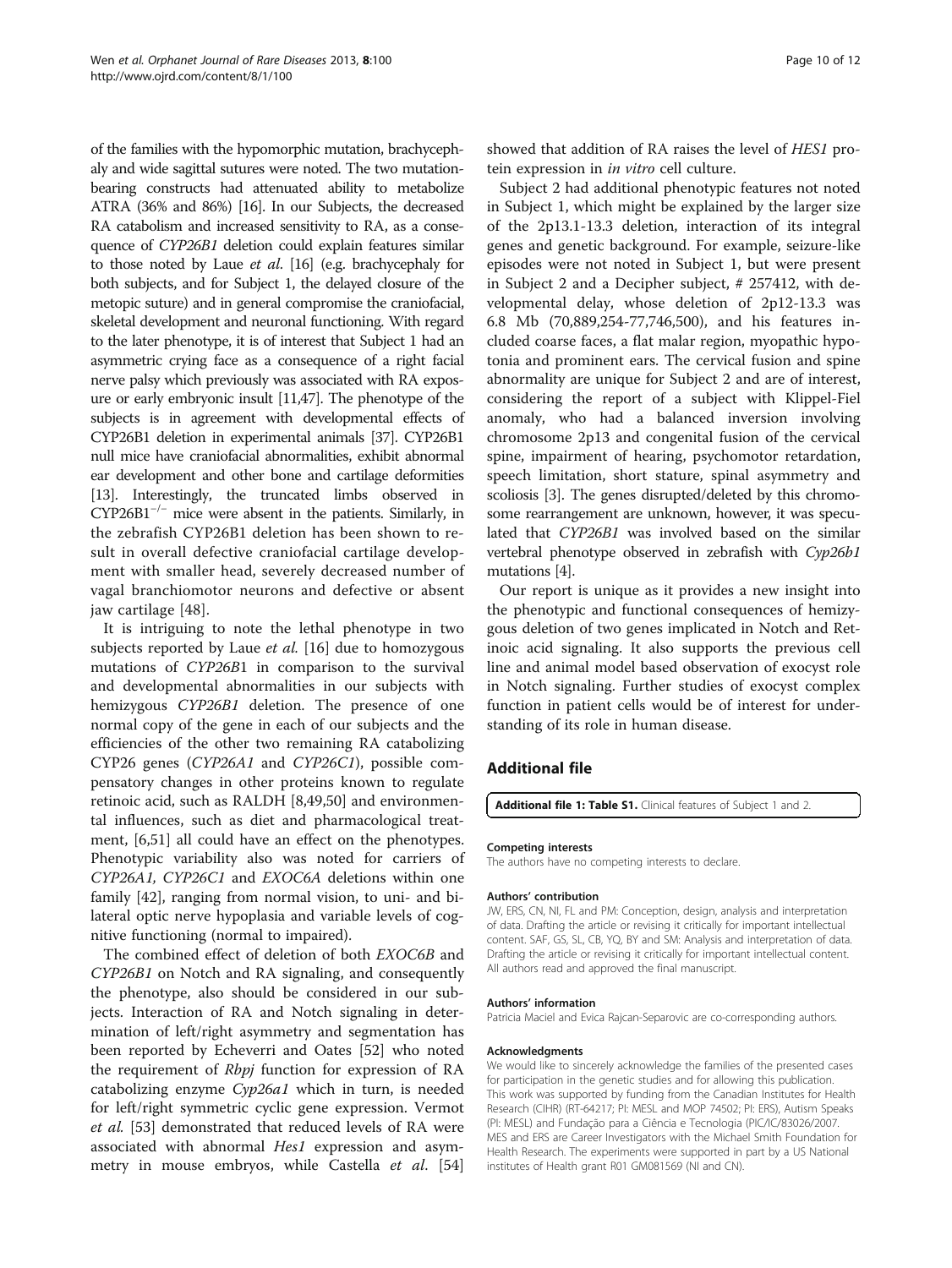<span id="page-10-0"></span>This study makes use of data generated by the DECIPHER Consortium. A full list of centres which contributed to the generation of the data is available from [http://decipher.sanger.ac.uk](http://decipher.sanger.ac.uk/) and via email from decipher@sanger.ac.uk. Funding for the project was provided by the Wellcome Trust.

#### Author details

<sup>1</sup>Child and Family Research Institute, Department of Pathology, University of British Columbia, Vancouver, BC, Canada. <sup>2</sup> Life and Health Sciences Research Institute (ICVS), School of Health Sciences, University of Minho, Braga, Portugal. <sup>3</sup>ICVS/3B's - PT Government Associate Laboratory, Braga/Guimarães, Portugal. <sup>4</sup>Center for Medical Genetics Dr. Jacinto Magalhães, National Health Institute Dr Ricardo Jorge, Porto, Portugal. <sup>5</sup>Genetics, Trillium Health Partners, Credit Valley Hospital Site, Mississauga, ON, Canada. <sup>6</sup>Department of Pharmaceutics, School of Pharmacy, University of Washington, Seattle, WA, USA. <sup>7</sup> Department of Pathology, VU University Medical Center, Amsterdam, The Netherlands. <sup>8</sup>Child and family Research Institute, Department of Medical Genetics, University of British Columbia, Vancouver, BC, Canada.

#### Received: 21 February 2013 Accepted: 3 July 2013 Published: 10 July 2013

#### References

- Lacbawan FL, White BJ, Anguiano A, Rigdon DT, Ball KD, Bromage GB, Yang X, DiFazio MP, Levin SW: Rare interstitial deletion (2)(p11.2p13) in a child with pericentric inversion (2)(p11.2q13) of paternal origin. Am J Med Genet 1999, 87:139–142.
- 2. Prasher VP, Krishnan VH, Clarke DJ, Maliszewska CT, Corbett JA: Deletion of chromosome 2 (p11-p13): case report and review. J Med Genet 1993, 30:604–606.
- 3. Papagrigorakis MJ, Synodinos PN, Daliouris CP, Metaxotou C: De novo inv  $(2)(p12q34)$  associated with Klippel-Feil anomaly and hypodontia. *Eur J* Pediatr 2003, 162:594–597.
- 4. Laue K, Janicke M, Plaster N, Sonntag C, Hammerschmidt M: Restriction of retinoic acid activity by Cyp26b1 is required for proper timing and patterning of osteogenesis during zebrafish development. Development 2008, 135:3775–3787.
- Borsani G, Piovani G, Zoppi N, Bertini V, Bini R, Notarangelo L, Barlati S: Cytogenetic and molecular characterization of a de-novo t(2p;7p) translocation involving TNS3 and EXOC6B genes in a boy with a complex syndromic phenotype. Eur J Med Genet 2008, 51:292–302.
- 6. Ross AC, Zolfaghari R: Cytochrome P450s in the regulation of cellular retinoic acid metabolism. Annu Rev Nutr 2011, 31:65–87.
- 7. Duester G: Retinoic acid synthesis and signaling during early organogenesis. Cell 2008, 134:921–931.
- 8. Lee LM, Leung CY, Tang WW, Choi HL, Leung YC, McCaffery PJ, Wang CC, Woolf AS, Shum AS: A paradoxical teratogenic mechanism for retinoic acid. Proc Natl Acad Sci USA 2012, 109:13668–13673.
- 9. Rothman KJ, Moore LL, Singer MR, Nguyen US, Mannino S, Milunsky A: Teratogenicity of high vitamin A intake. N Engl J Med 1995, 333:1369–1373.
- 10. Loureiro KD, Kao KK, Jones KL, Alvarado S, Chavez C, Dick L, Felix R, Johnson D, Chambers CD: Minor malformations characteristic of the retinoic acid embryopathy and other birth outcomes in children of women exposed to topical tretinoin during early pregnancy. Am J Med Genet A 2005, 136:117–121.
- 11. Sarici D, Akin MA, Kurtoglu S, Uzum K, Kiraz A: Asymmetric Crying Face in a Newborn with Isotretinoin Embryopathy. Pediatr Dermatol 2012, 21:1-2.
- 12. Wise M, Emmanouil-Nikoloussi EN, Moxham BJ: Histological examination of major craniofacial abnormalities produced in rat foetuses with a variety of retinoids. Eur J Anat 2007, 11:17–26.
- 13. Maclean G, Dolle P, Petkovich M: Genetic disruption of CYP26B1 severely affects development of neural crest derived head structures, but does not compromise hindbrain patterning. Dev Dyn 2009, 238:732–745.
- 14. Pennimpede T, Cameron DA, MacLean GA, Li H, Abu-Abed S, Petkovich M: The role of CYP26 enzymes in defining appropriate retinoic acid exposure during embryogenesis. Birth defects research 2010, 88:883–894.
- 15. Dranse HJ, Sampaio AV, Petkovich M, Underhill TM: Genetic deletion of Cyp26b1 negatively impacts limb skeletogenesis by inhibiting chondrogenesis. J Cell Sci 2011, 124:2723–2734.
- 16. Laue K, Pogoda HM, Daniel PB, van Haeringen A, Alanay Y, von Ameln S, Rachwalski M, Morgan T, Gray MJ, Breuning MH, et al: Craniosynostosis and multiple skeletal anomalies in humans and zebrafish result from a defect
- 17. Topletz AR, Thatcher JE, Zelter A, Lutz JD, Tay S, Nelson WL, Isoherranen N: Comparison of the function and expression of CYP26A1 and CYP26B1, the two retinoic acid hydroxylases. Biochem Pharmacol 2012, 83:149–163.
- 18. Takeuchi H, Yokota A, Ohoka Y, Iwata M: Cyp26b1 regulates retinoic acid-dependent signals in T cells and its expression is inhibited by transforming growth factor-beta. PLoS One 2011, 6:e16089.
- 19. White JA, Ramshaw H, Taimi M, Stangle W, Zhang A, Everingham S, Creighton S, Tam SP, Jones G, Petkovich M: Identification of the human cytochrome P450, P450RAI-2, which is predominantly expressed in the adult cerebellum and is responsible for all-trans-retinoic acid metabolism. Proc Natl Acad Sci USA 2000, 97:6403–6408.
- 20. Wu L, Ross AC: Acidic retinoids synergize with vitamin A to enhance retinol uptake and STRA6, LRAT, and CYP26B1 expression in neonatal lung. J Lipid Res 2010, 51:378–387.
- 21. Ross AC, Cifelli CJ, Zolfaghari R, Li NQ: Multiple cytochrome P-450 genes are concomitantly regulated by vitamin A under steady-state conditions and by retinoic acid during hepatic first-pass metabolism. Physiol Genomics 2011, 43:57–67.
- 22. Zolfaghari R, Cifelli CJ, Lieu SO, Chen Q, Li NQ, Ross AC: Lipopolysaccharide opposes the induction of CYP26A1 and CYP26B1 gene expression by retinoic acid in the rat liver in vivo. Am J Physiol 2007, 292:G1029–G1036.
- 23. Heider MR, Munson M: Exorcising the exocyst complex. Traffic (Copenhagen, Denmark) 2012, 13:898–907.
- 24. Jafar-Nejad H, Andrews HK, Acar M, Bayat V, Wirtz-Peitz F, Mehta SQ, Knoblich JA, Bellen HJ: Sec15, a component of the exocyst, promotes notch signaling during the asymmetric division of Drosophila sensory organ precursors. Dev Cell 2005, 9:351-363.
- 25. Mehta SQ, Hiesinger PR, Beronja S, Zhai RG, Schulze KL, Verstreken P, Cao Y, Zhou Y, Tepass U, Crair MC, Bellen HJ: Mutations in Drosophila sec15 reveal a function in neuronal targeting for a subset of exocyst components. Neuron 2005, 46:219–232.
- 26. Guichard A, McGillivray SM, Cruz-Moreno B, van Sorge NM, Nizet V, Bier E: Anthrax toxins cooperatively inhibit endocytic recycling by the Rab11/ Sec15 exocyst. Nature 2010, 467:854-858.
- 27. Borggrefe T, Oswald F: The Notch signaling pathway: transcriptional regulation at Notch target genes. Cell Mol Life Sci 2009, 66:1631–1646.
- 28. Kato Y: The multiple roles of Notch signaling during left-right patterning. Cell Mol Life Sci 2011, 68:2555-2567.
- 29. Costa RM, Honjo T, Silva AJ: Learning and memory deficits in Notch mutant mice. Curr Biol 2003, 13:1348–1354.
- 30. Penton AL, Leonard LD, Spinner NB: Notch signaling in human development and disease. Semin Cell Dev Biol 2012, 23:450–457.
- 31. Fan YS, Jayakar P, Zhu H, Barbouth D, Sacharow S, Morales A, Carver V, Benke P, Mundy P, Elsas LJ: Detection of pathogenic gene copy number variations in patients with mental retardation by genomewide oligonucleotide array comparative genomic hybridization. Hum Mutat 2007, 28:1124–1132.
- 32. Krijgsman O, Israeli D, van Essen HF, Eijk PP, Berens ML, Mellink CH, Nieuwint AW, Weiss MM, Steenbergen RD, Meijer GA, Ylstra B: Detection limits of DNA copy number alterations in heterogeneous cell populations. Cellular oncology (Dordrecht) 2013, 36:27–36.
- 33. Buffart TE, Israeli D, Tijssen M, Vosse SJ, Mrsic A, Meijer GA, Ylstra B: Across array comparative genomic hybridization: a strategy to reduce reference channel hybridizations. Genes Chromosomes Cancer 2008, 47:994–1004.
- 34. Schmittgen TD, Livak KJ: Analyzing real-time PCR data by the comparative C(T) method. Nat Protoc 2008, 3:1101–1108.
- 35. Tay S, Dickmann L, Dixit V, Isoherranen N: A comparison of the roles of peroxisome proliferator-activated receptor and retinoic acid receptor on CYP26 regulation. Mol Pharmacol 2010, 77:218–227.
- 36. Zimber-Strobl U, Strobl LJ: EBNA2 and Notch signalling in Epstein-Barr virus mediated immortalization of B lymphocytes. Semin Cancer Biol 2001, 11:423–434.
- 37. White RJ, Schilling TF: How degrading: Cyp26s in hindbrain development. Dev Dyn 2008, 237:2775–2790.
- 38. Abu-Abed S, MacLean G, Fraulob V, Chambon P, Petkovich M, Dolle P: Differential expression of the retinoic acid-metabolizing enzymes CYP26A1 and CYP26B1 during murine organogenesis. Mech Dev 2002, 110:173–177.
- 39. Yashiro K, Zhao X, Uehara M, Yamashita K, Nishijima M, Nishino J, Saijoh Y, Sakai Y, Hamada H: Regulation of retinoic acid distribution is required for